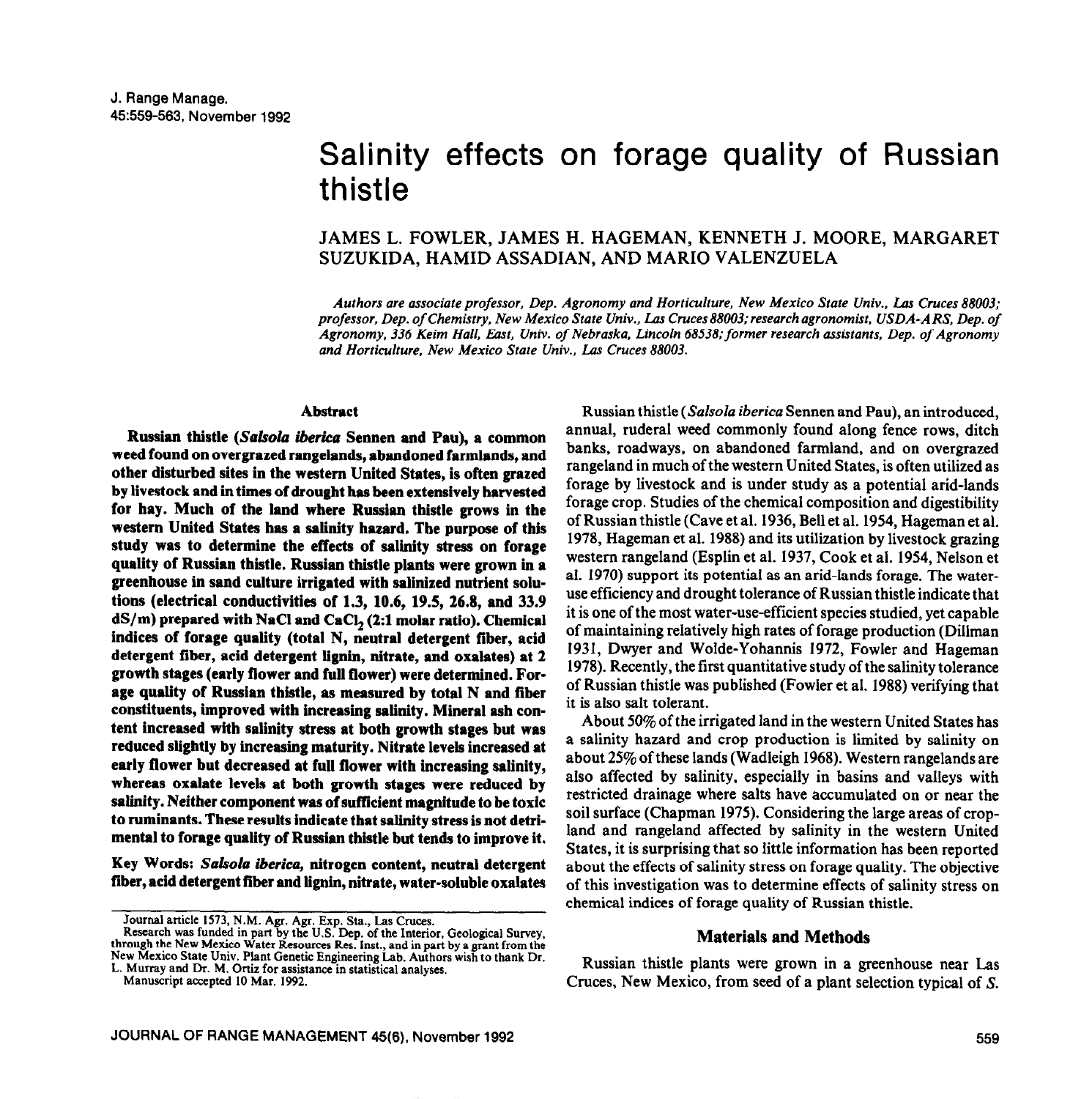Table 1. Analyses of variance of forage quality properties of Russian thistle plants grown at 5 salinity levels and harvested at early flower (67 DAP) and full flower (91 DAP).

| Source          | df | Total<br>N   | Neutral<br>detergent<br>fiber | Acid<br>detergent<br>fiber | Acid<br>detergent<br>lignin | Nitrate | Water<br>soluble<br>oxalates | Total<br>oxalates |
|-----------------|----|--------------|-------------------------------|----------------------------|-----------------------------|---------|------------------------------|-------------------|
|                 |    | Mean Squares |                               |                            |                             |         |                              |                   |
| (Early flower)  |    |              |                               |                            |                             |         |                              |                   |
| Salinity        | 4  | $9.98**$     | $3.425*$                      | 381,843**                  | 3,583*                      | 351     | $16.874**$                   | 657               |
| Linear          |    | $36.49**$    | $13,301**$                    | 1,433,134**                | 11,004**                    | 946     | 39,905**                     | 2,080             |
| Quadratic       |    | 1.18         | 130                           | 37,003                     | 2,087                       | 15      | $20,331**$                   |                   |
| Cubic           |    | 0.59         | 254                           | 28,834                     | 1,050                       | 418     | $7,161*$                     | 112               |
| Error           | 12 | 1.18         | 870                           | 27,037                     | 934                         | 301     | 862                          | 1,604             |
| $CV\mathcal{A}$ |    | 3.63         | 7.38                          | 8.25                       | 9.32                        | 32.48   | 13.15                        | 4.71              |
| (Full flower)   |    |              |                               |                            |                             |         |                              |                   |
| Salinity        | 4  | $13.58**$    | $1,721*$                      | 3,583**                    | $73**$                      | $117*$  | $109.4***$                   | 37                |
| Linear          |    | 45.16**      | $6,700**$                     | 13,802**                   | 246**                       | 318**   | 248.8**                      | 111               |
| Quadratic       |    | $7.38*$      | 23                            |                            | 13                          | 13      | $107.2***$                   | 14                |
| Cubic           |    | 1.75         | 18                            | 365                        | 32                          | 0       | $68.9*$                      | 19                |
| Error           | 12 | 1.29         | 535                           | 194                        | 5                           | 31      | 1.5                          | 24                |
| $CV\mathcal{A}$ |    | 4.37         | 5.23                          | 5.51                       | 5.17                        | 19.92   | 12.27                        | 6.18              |

\*\*\* Significant at the 5 and 1% levels of probability, respectively.

iberica (Beatley 1973). Details of plant establishment, growing conditions, experimental design, salinity treatments, and plant sampling were reported previously (Fowler et al. 1988) under "Reproductive Stage". Briefly, Russian thistle plants were grown in pots in sand culture and irrigated with salinized nutrient solutions [electrical conductivities of treatment solutions (EC $_{\text{ta}}$ ) of 1.3, 10.6, 19.5, 26.8, and 33.9  $dS/m$ ]. Salinity treatments began at 42 days after planting (DAP) when the plants were in the transition between the vegetative and reproductive stages. Plants used for the forage quality determinations were harvested at 67 and 91 DAP by cutting the main stem near the sand surface in each pot. A total of 9 plants was harvested from 3 pots in each treatment and combined as 1 sample, dried in a forced-draft oven (60 to 65° C for 48 to 72 hours), and ground to pass a  $425-\mu m$  screen. Samples were redried for 24 hours at 60 to  $65^{\circ}$  C and stored in screwcapped glass jars. A subsample of each ground sample was dried overnight at 105° to determine dry matter content.

The plant material was analyzed for concentrations of total N, neutral detergent fiber (NDF), acid detergent fiber (ADF), acid detergent lignin (ADL), nitrate, and oxalate. All chemical analysis values were calculated on an oven-dried basis. A slightly modified version of the AOAC method (AOAC 1980, p. 858) was used for total N determinations. The 0.2-g samples were digested using circa 0.5 g Kel-pac Powder No. 2 (Curtin Matheson Scientific, Houston, Tex.) and 4 ml of 18 M  $H_2SO_4$ . Deionized  $H_2O(20 \text{ ml})$  was added after digestion to dissolve solids. For distillation, a few grains of Zn dust and 20 ml of 11.25 M NaOH were added. Circa 30 ml of distillate was collected in a 0.47 M boric acid solution containing methyl purple indicator and titrated to the end point with 0.1 M HCl. Total N assays were done in duplicate or triplicate. Concentrations of NDF, ADF, and ADL were determined on 1-g samples using methods described by Goering and Van Soest (1970). The procedure described by the AOAC (AOAC 1980) for determination of oxalates was modified slightly using procedures outlined by Baker (1952) to accommodate a dried plant sample, rather than a canned vegetable product, and to allow for the determination of water-soluble as well as total (soluble and insoluble) oxalates. Oxalates were determined on duplicate subsamples by titration with 0.02 M KMnO<sub>4</sub>. Results are expressed as grams oxalate as oxalic acid/kg dry wt. Nitrates were determined by the procedure of Cataldo et al. (1975) without modification. All samples were analyzed in duplicate and expressed as  $g \text{ NO}_3$ /kg dry wt.

All forage quality values were subjected to analysis of variance

and effects were tested by orthogonal contrasts procedures (SAS 1985). These statistical data are given in Table 1. Quality determinations with significant ( $P \le 0.05$ ) responses to salinity stress were fitted to response functions using regression techniques.

# **Results and Discussion**

## **Total Nitrogen and Cell Wall Components**

Total N concentration of Russian thistle linearly increased with increasing salinity stress at both early flower and full flower growth stages (Fig. 1). Nitrogen concentrations were lower at full flower than at early flower at comparable salinity levels. In contrast, Bell et al. (1954) observed a one-third reduction in N content (crude protein) of 6 range grasses growing on alklaline soils as compared



Fig. 1. Effect of salinity stress on the nitrogen concentration of Russian thistle at 2 growth stages, early flower and full flower.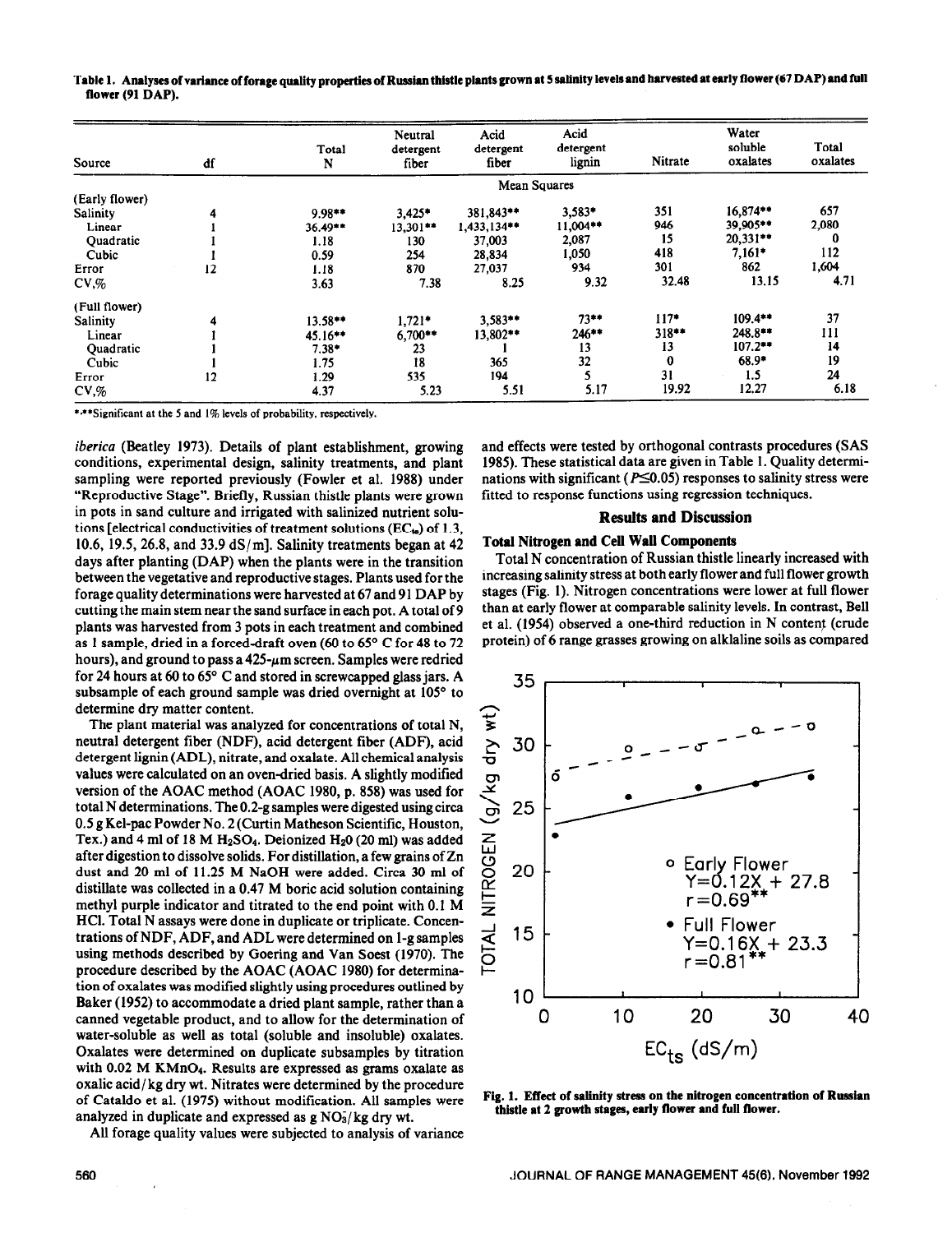to that of the same grass species on nonalkaline soils; but alkalinity of soil had no effect on the N content of yellow sweet clover, a plant having some tolerance to alkaline soils. Hussain (1981) using highly saline irrigation water (2.5 to 8.0 dS/m) found little effect of salinity on N content of a fodder barley *(Hordeum vulgare* L.) crop.

Neutral detergent fiber decreased linearly with increasing salinity at both early flower and full flower and was higher at each salinity level at the full flower stage of development than at early flower at comparable salinity levels (Fig. 2). As indicated by the slopes of the lines in Fig. 2, NDF concentration of plants at the



#### Fig. 2. Effect of salinity stress on the neutral detergent fiber (NDF) concen**tration of Russian thistle at 2 growth stages, early flower and full flower.**

later stage of development (full flower) was slightly less responsive to salinity stress. Coefficients of determination  $(r^2)$  of 0.53 and 0.36 for the early flower and full flower association of NDF's to salinity, respectively, suggest that 30 to 50% of the NDF variation of Russian thistle in this study could be accounted for by the salinity stress effects.

The ADF concentration of Russian thistle also decreased with increasing salinity stress and increased with increasing maturity (early flower to full flower) in a manner similar to that of NDF but with a greater decrease due to salinity at full flower (Fig. 3). The regression models at early flower and full flower, resulted in  $r^2$ 's of 0.69 and 0.71, respectively. Lignin (ADL) concentration also decreased with increasing salinity, decreasing more sharply in the more mature plants but increasing with increasing maturity from early flower to full flower (Fig. 4). Decreasing ADL in response to increasing salinity would be expected to positively affect forage quality.

Neutral detergent fiber, ADF, and ADL increased with plant maturity (from early flower to full flower). Salinity stress, however, reduced total cell wall concentration. In contrast, total N level decreased with stage of maturity but increased with salinity stress. These responses strongly suggest that salinity stress in Russian thistle may delay plant maturity, thereby improving digestibility.



**Fig. 3. Effect of salinity stress on the acid detergent fiber (ADF) concentration of Russian thistle at 2 growth stages, early flower and full 5ower.** 



### **Fig. 4. Effect of salinity stress on the acid detergent lignin (ADL) concentration of Russian thistle at 2 growth** stages, **early flower and full 5ower.**

#### **Mineral Ash Content**

Treatment means and statistical analyses of salinity stress effects on mineral ash levels and mineral ion composition of the ash from this experiment were reported and discussed in a previous paper (Fowler et al. 1988) in terms of ion accumulation and salt tolerance. Ash content increased with increasing salinity in both growth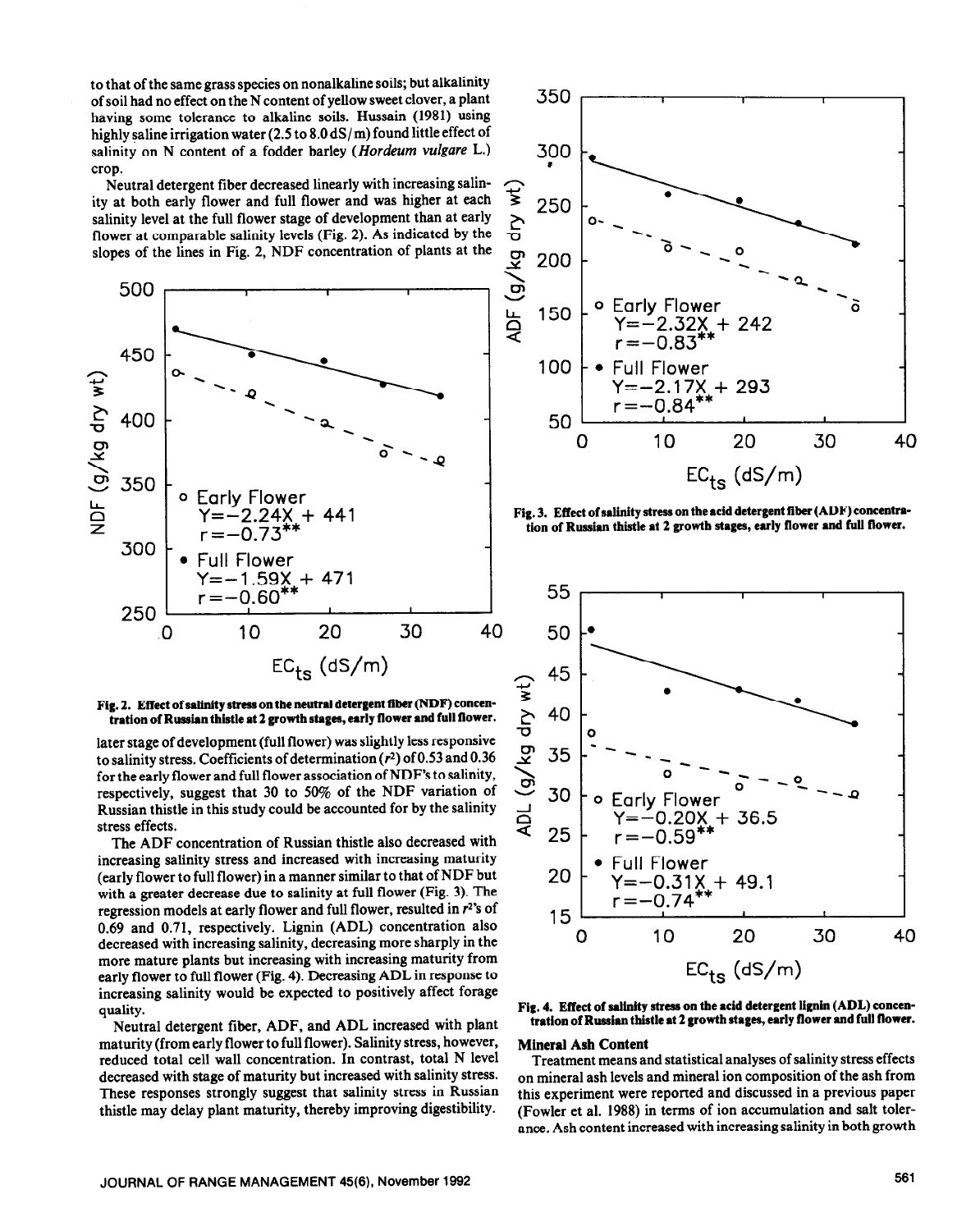stages but was slightly lower at the later stage of maturity. The high ash content  $[175$  to 254 g/kg dry wt (Fowler et al., 1988)] of Russian thistle may account for the tendency of this forage to have a laxative effect which has been observed occasionally following extensive feeding on Russian thistle (Bell et al. 1954). Bell et al. ( 1954) attributed the laxative effect to excessive amounts of total ash (219.7 g/ kg dry wt) and high levels of potassium (37.3 g/ kg dry wt), magnesium (7.0 g/kg dry wt), and perhaps other mineral elements in the ash when Russian thistle constituted a major portion of the ration. In a feeding trial with dairy cattle comparing Russian thistle hay with an ash content of 156.5 g/kg dry wt and alfalfa *(Medicago sativa* L.), no laxative effect was observed even when the diet consisted wholly of Russian thistle (Cave et al. 1936). Ash content ranged from 127 to 305 g/kg dry wt in Russian thistle among 70 selections of Salsola grown under similar conditions in a nonsaline irrigated field experiment (Hageman et al. 1988). Whether the experiment is conducted in field soil or in sand culture using nutrient solution may also make a difference in ash content and the response of ash accumulation to salinity. Welch (1978) found no correlation between soil salinity and ash content in fourwing saltbush *[Atriplex cunescens* (Pursh) Nutt.] under field conditions. Other studies with *Atriplex* species (Beadle et al. 1957, Ashby and Beadle 1957) showed differences in the correlations of ash content to salinity depending on whether the saltbush was growing in soil or nutrient solution. Where the saltbush was grown in soil, there was no close correlation between salinity and ash content; but when the saltbush was grown in nutrient solution, ash content increased as salinity increased.

Both nitrates and oxalates are known to accumulate in some members of the Chenopodiaceae under certain conditions and can accumulate to levels toxic for livestock in some selections of Russian thistle under cultivation (Hageman et al. 1988). However, it was not known if salinity stress would alter the accumulation of these compounds in Russian thistle. Generally, both nitrates and oxalates tend to decrease with maturity in Russian thistle (Hageman et al. 1988). For this reason, nitrate levels and oxalate (total oxalate and water-soluble oxalate) levels as influenced by salinity stress and maturity were determined.

Increasing salinity had quite different effects on nitrate content of plants in the early flower growth stage compared to those in full flower (Fig. 5). Nitrates in plants at early flower were not significantly increased by salinity stress, but the mean nitrate content of 5.34 g/kg dry wt exceeds the 5.00 g nitrate/ kgdry wt considered to be the threshold level of toxicity for livestock (Kingsbury 1964). However, cattle have been reported to graze, without ill effects, on forages containing an average of 20 g nitrate/ kg dry wt (Reid and James 1985). Nitrate toxicity is dependent on livestock liveweight as well as amount of nitrate consumed. At full flower, nitrate levels were lower than those at early flower, ranging from 3.34 to 2.26 g/kg dry wt as salinity increased. Other researchers have reported declines in nitrate content associated with advancing plant maturity in several forage species (Crawford et al. 1961, Murphy and Smith 1967). Salinity stress, which appears to delay maturity, significantly reduced nitrate levels at the later stage of maturity. Drought stress may also delay maturity in forages (Wilson 1983) but tends to promote increased nitrate content (Kingsbury 1964). This suggests that some factor other than plant maturity is associated with the effect of salinity stress on nitrate accumulation during full flower in Russian thistle.

Total oxalate levels were not influenced by salinity stress at either harvest and were slightly lower at full flower  $(80.1 \text{ g/kg} \text{ dry})$ wt) than at early flower  $(85.1 \text{ g/kg} \text{ dry wt.})$ . Only water-soluble oxalates are considered to be a problem in livestock forage (Kingsbury 1964). Water-soluble oxalates were significantly reduced by



**Fig. 5. Effect of salinity stress on the nitrate concentration of Russian**  Potential Antinutritional Factors *Potential Antinutritional Factors in thistle at 2 growth sites, early flower and full flower.* 

41 and 60% by a salinity stress of 10.6 dS/ m at early flower and full flower, respectively, but no further decreases occurred at higher salinity levels (Fig. 6). The decreases in water-soluble oxalates are closely paralleled (on a molar basis) by increases in total Ca ion levels induced by salinity stress (Fowler et al. 1988), suggesting that the decreases in soluble oxalate concentrations with increasing salinity resulted from the formation of insoluble calcium oxalate.



**Fig. 6. Effect of sslinity stress on the water soluble oxalate concentration**  of Russian thistle at 2 growth stages, early flower and full flower.